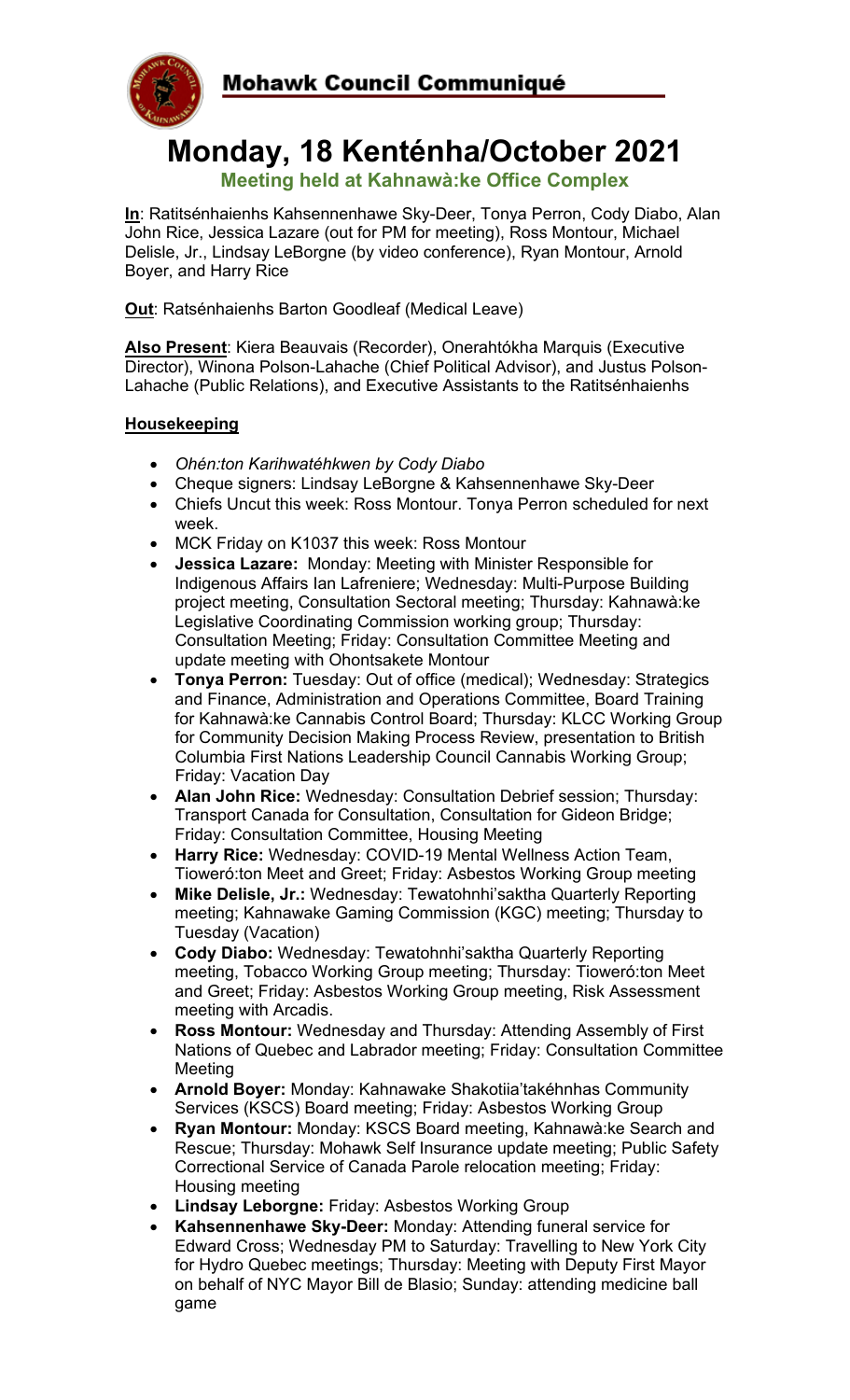

# **Agenda Items**

#### **Mohawk Council Executive Directives (x3): Land Allotments** *Portfolio Chief: Harry Rice.* Three Land Allotments were **Passed by Consensus. Ross Montour abstained from one Land Allotment due to conflict with community member**

# **KSCS Service Complex Equity Share Buy Out**

*Presence of Executive Director Onerahtókha Karlie Marquis and MCK Legal Services Eric Doucet. Portfolio Chief Lindsay Leborgne.* Kahnawake Shakotiia'takéhnhas Community Services (KSCS) requesting to purchase the MCK Equity Share of the Kahnawà:ke Services Complex building. Additionally, the Management Committee (made up of KSCS and MCK) which has been in place to manage the administration of the building will be dissolved. KSCS will assume full authority over the property, but will continue leasing a portion to the MCK for existing services. **Passed by Consensus**

#### **Mohawk Council Executive Directive: State of Recovery Renewal**

*Presence of Commissioner of Public Safety Lloyd Phillips. Portfolio Chief Ryan Montour.* Request to extend the State of Recovery for an additional 30-day period from October 19 to November 18, 2021, as a State of Normalcy has not yet been achieved upon the expiration of the initial 120-day Recovery Period on October 19. Successive 30-day renewals of the State of Recovery, as per the *Emergency Preparedness Law* are to be instated as required. **Passed by Consensus**

#### **Mohawk Council Executive Directives (x3): Peacekeeper Ethics Committee Appointments & Rescindment**

*Presence of Commissioner of Public Safety Lloyd Phillips. Portfolio Chief Ryan Montour.* Request to rescind a MCED from November 23, 2020 which formally appointed Arnold Boyer to the Peacekeeper Ethics Committee (PEC). As Mr Boyer was elected to the MCK, he is no longer eligible to be a member of the PEC. **Passed by Consensus. Arnold Boyer abstained.** Request to appoint Reaghan Tarbell to serve as a member of the PEC. **Passed by Consensus.**  Request to appoint Melissa Ann Karakwi:io Montour to serve as a members of the PEC. **Passed by Consensus. Alan John Rice abstained due to conflict**

#### **Mohawk Council Executive Directive: Enactment of Cannabis Control Law Regulations**

*Presence of MCK Legal Services Suzanne Jackson, Kahnawà:ke Legislative Coordinating Commission Coordinator Leslie Skye, General Manager of the Office of the Council of the Chiefs Dwaine White. Portfolio Chief Tonya Perron.* Request to enact the following regulations as it pertains to the *Kahnawà:ke Cannabis Control Law*: *Regulation concerning Licensing Requirements and Procedures; Regulation concerning Cultivation, Processing and Distribution; Regulations concerning Prices, Royalties and Contributions*. A fourth regulation (*concerning Dispensaries and Dispensary Licenses*) requires more time for implementation and will be brought forward at a future date. Additionally, the moratorium instituted by MCED#48/2017-2018 remains in place only with respect to the retail sale and distribution of cannabis on the Territory, excluding the lawful import and export of legal cannabis by a Kahnawà:ke license holder, and is rescinded with respect to the cultivation and processing. **Passed by Consensus.**

#### **Discussion: Confidential Discussion (Gaming)**

*Presence of Will Golby, Dean Montour and Murray Marshall. Portfolio Chief Mike Delisle, Jr.* This item was confidential.

**Request for Decision: Client Attorney Privileged Discussion (Litigation)** *Presence of MCK Legal Services Marylee Armstrong.* This item was Client Attorney Privileged.